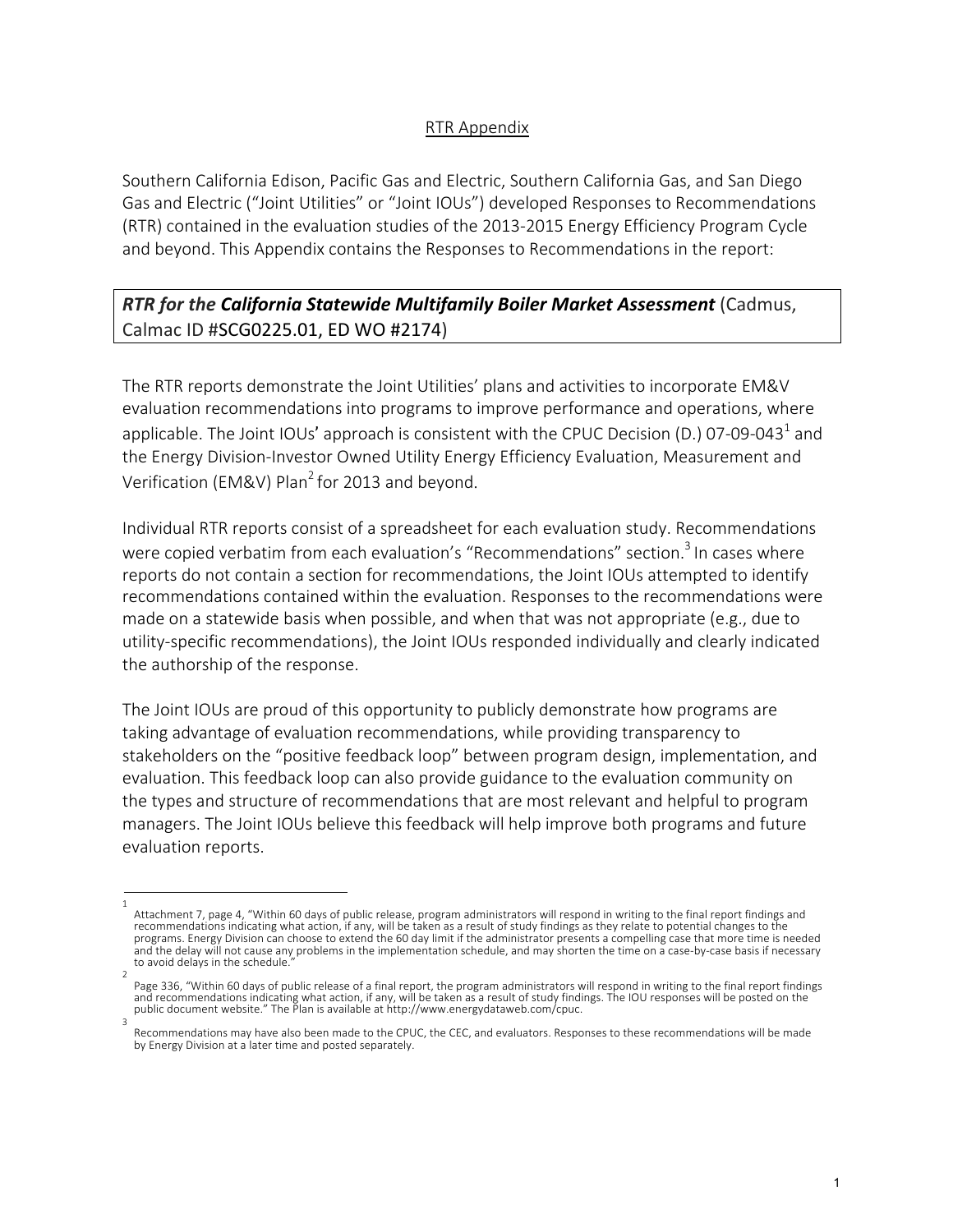## **Response to Recommendations (RTR) in Impact, Process, and Market Assessment Studies**

**Study Title:** California Statewide Multifamily Boiler Market Assessment **Program:** MF

**Author:** Cadmus

**Calmac ID:** SCG0225.01

**ED WO:** 2174

**Link to Report:** http://calmac.org/publications/CA\_Statewide\_MF\_Boiler\_Market\_Assessment\_Cadmus.pdf

|                         |        |                                                                                                                                                                                                                                                                                                                                                                                                                                   |                                                                                                                                                                                                                                                                                                                                                                                    |                                                               |                                                 | <b>SCG</b> (if applicable)<br><b>PG&amp;E</b> (if applicable)                                                                                                                                                                                                                                                                                                                                                                                                                                                                                                |                                                 |                                                                                                                                                                                                                                                                                                                                                                                                                                                                                                                                                                                                                                                                                                                                                                                                                  | <b>SDG&amp;E</b> (if applicable)                |                                                                                                                                                                                                                                                                                                                                                                                                                                                 |
|-------------------------|--------|-----------------------------------------------------------------------------------------------------------------------------------------------------------------------------------------------------------------------------------------------------------------------------------------------------------------------------------------------------------------------------------------------------------------------------------|------------------------------------------------------------------------------------------------------------------------------------------------------------------------------------------------------------------------------------------------------------------------------------------------------------------------------------------------------------------------------------|---------------------------------------------------------------|-------------------------------------------------|--------------------------------------------------------------------------------------------------------------------------------------------------------------------------------------------------------------------------------------------------------------------------------------------------------------------------------------------------------------------------------------------------------------------------------------------------------------------------------------------------------------------------------------------------------------|-------------------------------------------------|------------------------------------------------------------------------------------------------------------------------------------------------------------------------------------------------------------------------------------------------------------------------------------------------------------------------------------------------------------------------------------------------------------------------------------------------------------------------------------------------------------------------------------------------------------------------------------------------------------------------------------------------------------------------------------------------------------------------------------------------------------------------------------------------------------------|-------------------------------------------------|-------------------------------------------------------------------------------------------------------------------------------------------------------------------------------------------------------------------------------------------------------------------------------------------------------------------------------------------------------------------------------------------------------------------------------------------------|
| Item#                   | Page # | <b>Findings</b>                                                                                                                                                                                                                                                                                                                                                                                                                   | <b>Best Practice /</b><br><b>Recommendations</b><br>(Verbatim from<br><b>Final Report)</b>                                                                                                                                                                                                                                                                                         | Recommendation<br><b>Recipient</b>                            | <b>Disposition</b>                              | <b>Disposition Notes</b>                                                                                                                                                                                                                                                                                                                                                                                                                                                                                                                                     | <b>Disposition</b>                              | <b>Disposition Notes</b>                                                                                                                                                                                                                                                                                                                                                                                                                                                                                                                                                                                                                                                                                                                                                                                         | <b>Disposition</b>                              | <b>Disposition Notes</b>                                                                                                                                                                                                                                                                                                                                                                                                                        |
|                         |        |                                                                                                                                                                                                                                                                                                                                                                                                                                   |                                                                                                                                                                                                                                                                                                                                                                                    | If incorrect,<br>please<br>indicate and<br>redirect in notes. | Choose:<br>Accepted, Re-<br>jected, or<br>Other | Examples:<br>Describe specific program change, give<br>reason for rejection, or indicate that it's<br>under further review.                                                                                                                                                                                                                                                                                                                                                                                                                                  | Choose:<br>Accepted, Re-<br>jected, or<br>Other | Examples:<br>Describe specific program change, give<br>reason for rejection, or indicate that it's<br>under further review.                                                                                                                                                                                                                                                                                                                                                                                                                                                                                                                                                                                                                                                                                      | Choose:<br>Accepted, Re-<br>jected, or<br>Other | Examples:<br>Describe specific program change, give<br>reason for rejection, or indicate that it's<br>under further review.                                                                                                                                                                                                                                                                                                                     |
| 1                       | 8      | While Cadmus did not find evidence<br>suggesting that a majority of boilers<br>are old and operating beyond their<br>EULs, boiler-age data suggested that<br>22% and 25% of dedicated space-<br>heating boilers in PG&E and SoCalGas<br>territories, respectively, operated at<br>or beyond their EULs. Additionally,<br>data suggest that 30% of pool-heating<br>boilers in PG&E's territory operate at<br>or beyond their EULs. | In their efforts to replace older, less-<br>efficient boilers, PG&E and SoCalGas<br>should consider focusing on dedi-<br>cated space-heating boilers, and<br>PG&E should consider focusing on<br>pool-heating boilers. PG&E and<br>SoCalGas may consider increasing<br>program marketing or incentive<br>amounts for high-efficiency replace-<br>ments in these boiler categories. | IOUs (PG&E, SCG,<br>SDG&E)                                    | Rejected                                        | PG&E rejects this recommendation with<br>qualification. Cadmus provides data evi-<br>dencing that its service territory has ap-<br>proximately 167 pool-heating boilers total<br>in its entire service territory (Table 1) of<br>which 48 (29%, see Figure 1) are operating<br>at or beyond their 20-year EUL. PG&E's<br>MF Program implementer, TRC, concurs<br>that the small size of this market segment<br>does warrant attention, but that it is not<br>sufficiently large to merit restructuring<br>marketing efforts or raising incentive<br>amounts. | Accepted                                        | SoCalGas agrees that opportunities re-<br>main in the SoCalGas territory to assist<br>customers in making space-heating boiler<br>upgrades. SoCalGas has updated its mar-<br>keting materials to promote the recom-<br>mended upgrades. Since the study was in-<br>stituted, SoCalGas has experienced an in-<br>crease in the number of rebates for this<br>program. Currently SoCalGas incentivizes<br>Water and Space Heating Boilers. SCG be-<br>lieves the market for dedicated space<br>heating boilers is limited because of cost,<br>and lack of customer knowledge of<br>measures and their benefits. SoCalGas<br>currently offers the Whole Building Pro-<br>gram, through which it promotes the in-<br>stallation of space-heating boilers, among<br>others, by providing substantial incen-<br>tives. | Other                                           | Not applicable                                                                                                                                                                                                                                                                                                                                                                                                                                  |
| $\overline{2}$          | 9      | A comparison of technical potential<br>savings calculated in this study and in<br>the 2019 Energy Efficiency Potential<br>and Goals Study (2019 P&G study) for<br>the on-demand circulation pump con-<br>trol measure suggests that per-dwell-<br>ing unit savings and initial saturation<br>assumptions for this measure should<br>be reevaluated in the next P&G study.                                                         | To increase the accuracy of its po-<br>tential estimates in the multifamily<br>water heating sector, the CPUC<br>should consider re-evaluating esti-<br>mates of per-dwelling unit savings<br>and initial saturation for the on-de-<br>mand pump control measure in the<br>next P&G study.                                                                                         | CPUC, Energy<br>Division                                      | Accepted                                        | PG&E agrees with the conclusion that the<br>technical potential for MF on-demand cir-<br>culation pump control measures (Navi-<br>gant, 2019) is wildly overestimated due to<br>over-estimates of the saturations of pump<br>controls and per-dwelling unit savings.                                                                                                                                                                                                                                                                                         |                                                 |                                                                                                                                                                                                                                                                                                                                                                                                                                                                                                                                                                                                                                                                                                                                                                                                                  | Accepted                                        | SDG&E agrees with the findings which<br>compare the two most recent studies per-<br>taining to market potential for on-demand<br>circulation pump control measures and<br>the discrepancy in the findings of each.<br>Furthermore, SDG&E agrees with the rec-<br>ommendation for re-evaluation so that ac-<br>curacy in findings may better inform the<br>CPUC & ED on the IOUs' ability to meet<br>the goals set forth in the said P &G Study. |
| $\overline{\mathbf{3}}$ | q      | <b>Multifamily building decision-makers</b><br>remain hard to reach. A coordinated<br>phone outreach campaign, coupled<br>with high incentives (\$200 per site                                                                                                                                                                                                                                                                    | Given the difficulty in reaching multi-<br>family building decision-makers and<br>the high cost of data collection, Cad-<br>mus recommends future researchers<br>and the IOUs consider a coordinated                                                                                                                                                                               | IOUs (PG&E, SCG,<br>SDG&E), CPUC,<br><b>Energy Division</b>   | Accepted                                        | The difficulty in reaching MF building deci-<br>sion-makers to participate in this study<br>underscores the value for embedded<br>M&V and the coordination of market<br>studies with program implementation,                                                                                                                                                                                                                                                                                                                                                 | Accepted                                        | SoCalGas agrees with Cadmus that data<br>collection is key to learning more about<br>the Multifamily market and that decision<br>makers are primarily motivated by finan-<br>cial compensation. Furthermore, SoCalGas                                                                                                                                                                                                                                                                                                                                                                                                                                                                                                                                                                                            | Other                                           | SDG&E agrees with the conclusion that<br>Multifamily building decision-makers re-<br>main hard-to-reach (HTR) and that higher<br>costs are incurred by the IOUs to serve<br>this market segment. Nevertheless,                                                                                                                                                                                                                                  |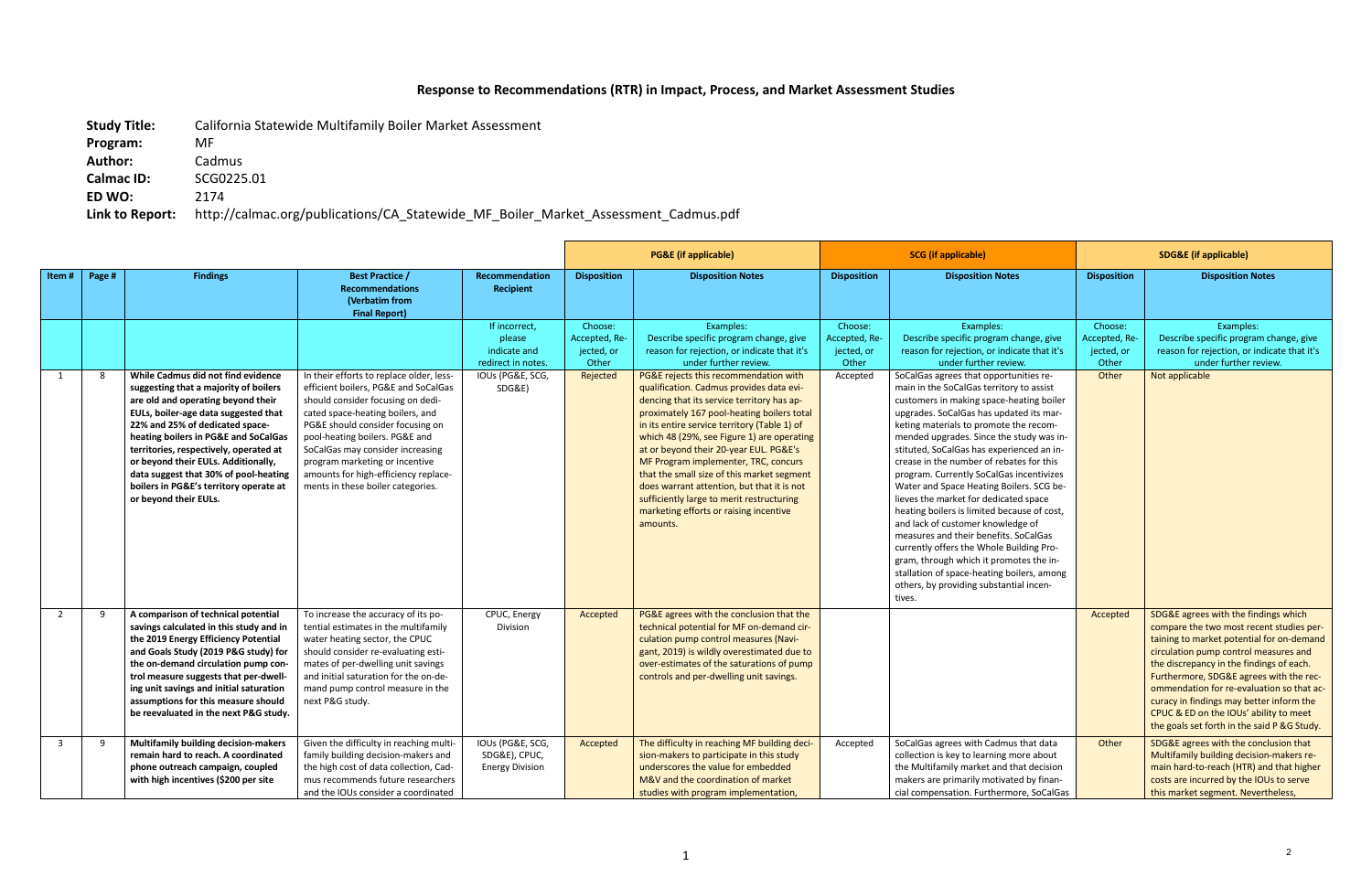|       |        |                                                                                                                                                                                                                                                                                         |                                                                                                                                                                                                                                                                                                                                                                                                                                                                                                     |                                                             | <b>PG&amp;E</b> (if applicable) |                                                                                                                                                                                                                                                                                                                                                                                                                                                                                                                                                                                                                                                                                                                                                                                                                                                                                                                                                                                                                                                                                                                                                                                                                                                                                                                                                                                                                                             | <b>SCG</b> (if applicable) |                                                                                                                                                                                                                                                                                                                                                                                                                                                                                                                            | <b>SDG&amp;E (if applicable)</b> |                                                                                                                                                                                                                                                                                                                                                                                                                                                                                                                                                                                                                                                                                                                                                                            |
|-------|--------|-----------------------------------------------------------------------------------------------------------------------------------------------------------------------------------------------------------------------------------------------------------------------------------------|-----------------------------------------------------------------------------------------------------------------------------------------------------------------------------------------------------------------------------------------------------------------------------------------------------------------------------------------------------------------------------------------------------------------------------------------------------------------------------------------------------|-------------------------------------------------------------|---------------------------------|---------------------------------------------------------------------------------------------------------------------------------------------------------------------------------------------------------------------------------------------------------------------------------------------------------------------------------------------------------------------------------------------------------------------------------------------------------------------------------------------------------------------------------------------------------------------------------------------------------------------------------------------------------------------------------------------------------------------------------------------------------------------------------------------------------------------------------------------------------------------------------------------------------------------------------------------------------------------------------------------------------------------------------------------------------------------------------------------------------------------------------------------------------------------------------------------------------------------------------------------------------------------------------------------------------------------------------------------------------------------------------------------------------------------------------------------|----------------------------|----------------------------------------------------------------------------------------------------------------------------------------------------------------------------------------------------------------------------------------------------------------------------------------------------------------------------------------------------------------------------------------------------------------------------------------------------------------------------------------------------------------------------|----------------------------------|----------------------------------------------------------------------------------------------------------------------------------------------------------------------------------------------------------------------------------------------------------------------------------------------------------------------------------------------------------------------------------------------------------------------------------------------------------------------------------------------------------------------------------------------------------------------------------------------------------------------------------------------------------------------------------------------------------------------------------------------------------------------------|
| Item# | Page # | <b>Findings</b>                                                                                                                                                                                                                                                                         | <b>Best Practice /</b><br><b>Recommendations</b><br>(Verbatim from<br><b>Final Report)</b>                                                                                                                                                                                                                                                                                                                                                                                                          | Recommendation<br><b>Recipient</b>                          | <b>Disposition</b>              | <b>Disposition Notes</b>                                                                                                                                                                                                                                                                                                                                                                                                                                                                                                                                                                                                                                                                                                                                                                                                                                                                                                                                                                                                                                                                                                                                                                                                                                                                                                                                                                                                                    | <b>Disposition</b>         | <b>Disposition Notes</b>                                                                                                                                                                                                                                                                                                                                                                                                                                                                                                   | <b>Disposition</b>               | <b>Disposition Notes</b>                                                                                                                                                                                                                                                                                                                                                                                                                                                                                                                                                                                                                                                                                                                                                   |
|       |        | visit completed), proved key in reach-<br>ing this group of IOU customers and in<br>achieving the targeted sample size for<br>site visits.                                                                                                                                              | phone outreach approach, coupled<br>with incentives, that allows for data<br>collection about multiple research<br>topics, or about the building and<br>equipment as a whole, as opposed<br>to data collection focused on a spe-<br>cific technology.                                                                                                                                                                                                                                               |                                                             |                                 | process evaluations, and impact evalua-<br>tions. Having program implementation<br>and multiple evaluation activities con-<br>ducted in a disjointed fashion results in<br>poorer research outcomes and greater<br>ratepayer expense.                                                                                                                                                                                                                                                                                                                                                                                                                                                                                                                                                                                                                                                                                                                                                                                                                                                                                                                                                                                                                                                                                                                                                                                                       |                            | would be willing to consider a coordinated<br>phone outreach campaign, coupled with<br>incentives, with the other IOU's, if it<br>would increase energy efficiency and pro-<br>gram cost effectiveness.                                                                                                                                                                                                                                                                                                                    |                                  | SDG&E's Multifamily market segment re-<br>mains a key component to its EE and Low<br>Income Portfolios. Therefore, SDG&E has<br>already, and will continue to engage the<br>decision makers of this segment via our<br>Single Point of Contact (SPOC) process<br>that we have developed over the past two<br>years. This should better enable SDG&E to<br>collect and maintain more comprehensive<br>sets of data which can then be leveraged<br>when attempting to reach these HTR mul-<br>tifamily decision makers. SDG&E through<br>SPOC will also be collecting better con-<br>sumption data to help benchmark and tar-<br>get customers that have more potential<br>for savings opportunities.                                                                        |
|       | q      | Additional research is needed to un-<br>derstand multifamily building<br>owner/operator decision-making pro-<br>cesses to assist in targeted program<br>planning and utility intervention to<br>encourage replacements of older boil-<br>ers and installations of retrofit<br>measures. | The IOUs and the CPUC should con-<br>sider additional research to assist in<br>targeting programs for multifamily<br>customers in response to current<br>state decarbonization priorities in<br>the building sector. This additional<br>research should build upon data col-<br>lected through previous IOU multi-<br>family customer segmentation and<br>needs assessment studies, in addi-<br>tion to insights gathered from previ-<br>ous California multifamily program<br>process evaluations. | IOUs (PG&E, SCG,<br>SDG&E), CPUC,<br><b>Energy Division</b> | Accepted                        | PG&E agrees with this recommendation,<br>with the caveat that any additional re-<br>search should begin with a formal litera-<br>ture review that documents the current<br>state of knowledge of the MF market,<br>with recommendations for follow-on re-<br>search based on knowledge gaps identi-<br>fied. PG&E is aware of and participated in<br>a recent study completed by UC Berkeley<br>Center for Law, Energy & the Environment<br>(CLEE) http://liob.cpuc.ca.gov/Docs/Low-<br>Income-High-Efficiency-June-2019%20Pol-<br>icies%20to%20Expand%20Low-In-<br>come%20Multifamily%20Energy%20Sav-<br>ings%20Retrofits.pdf. PG&E believes that<br>multifamily owner decision making is well<br>documented and that findings from re-<br>cent studies should be studied and imple-<br>mented before further research is recom-<br>mended.<br>Specifically, prior to any new research<br>study being scoped that would require<br>collection of more data, PG&E would rec-<br>ommend that the following steps be<br>taken:<br>1) A comprehensive review of previously-<br>completed evaluations conducted of MF<br>programs within the last five years with a<br>focus on needs assessment studies, both<br>within California and in other states; 2)<br>secondary research of the MF sector pub-<br>lished within the past five years, including<br>that published by governmental agencies<br>and in academic publications; 3) in-depth | Accepted                   | SoCalGas would consider additional re-<br>search efforts with the CPUC to encourage<br>retrofitting and replacement of older boil-<br>ers, in response to current state decar-<br>bonization priorities in the building sector.<br>The lack of understanding of multifamily<br>building owner/operator decision-making<br>is indeed a barrier for program planning<br>and participation target. SoCalGas has<br>proposed phase 2 of this study in 2020<br>EM&V Plan and is awaiting on collabora-<br>tion from other IOUs. | Accepted                         | SDG&E agrees with the conclusion that<br>additional research is still needed to bet-<br>ter understand multifamily building<br>owner/operator decision making pro-<br>cesses so that program offerings can be<br>better tailored to fit the needs of this seg-<br>ment. Furthermore, we agree that it<br>would be an added benefit if this research<br>can align itself with current state decar-<br>bonization priorities. With this said,<br>SDG&E also agrees with PG&E's caveat in<br>their response to this recommendation<br>that such research should begin with a<br>formal literature review that documents<br>the current state of knowledge versus<br>what the recommendation seemed to be<br>heavily dependent on (i.e. previous needs<br>assessment studies). |